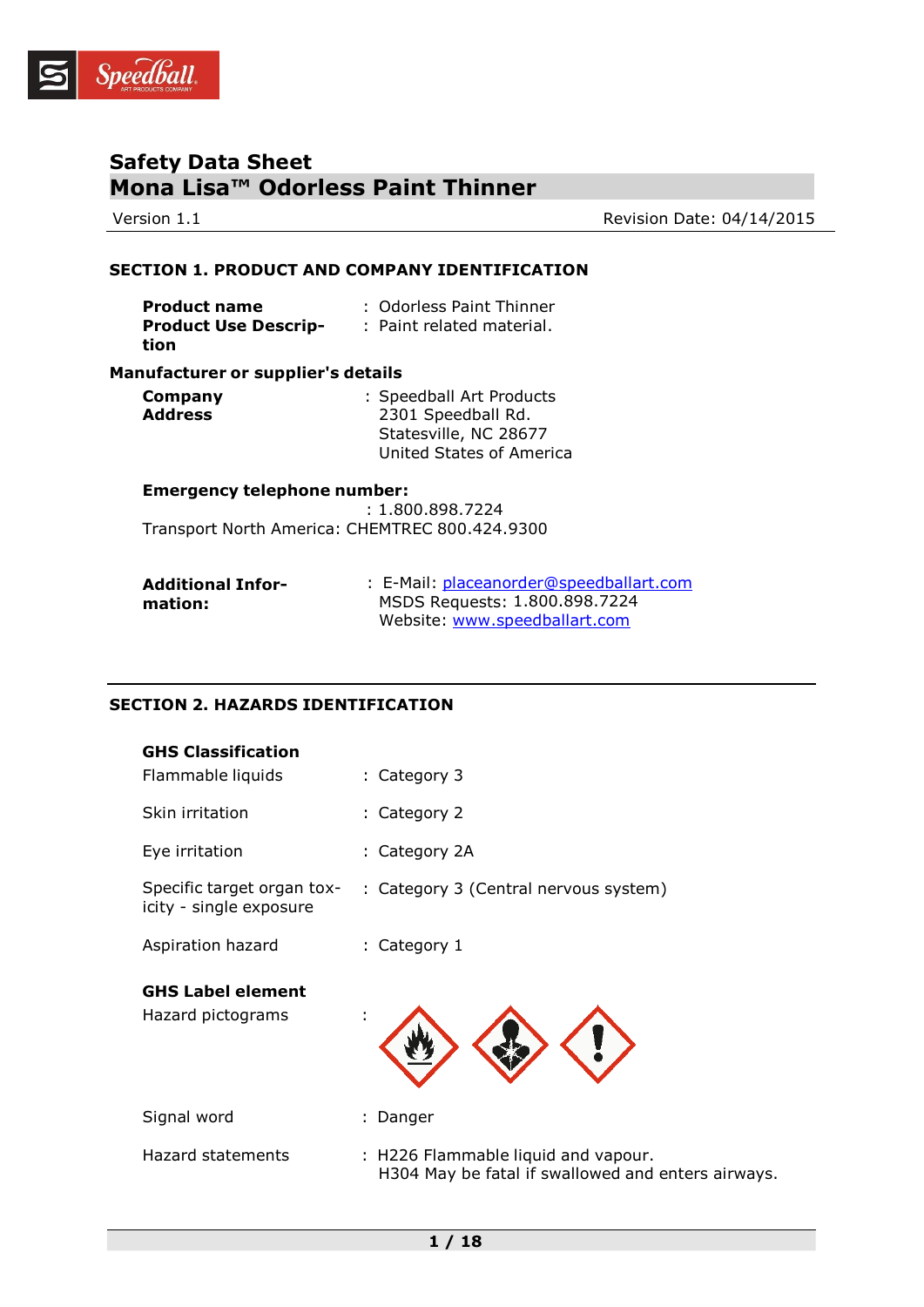

| Version 1.1              | Revision Date: 04/14/2015                                                                                                                                                                                                                                                                                                                                                                                                                                                                                                                                                                                                                                                                                                                                                                                                                                                                                                                                                                                                                                                                                                                                                                                                                                                                                                                                                                                                                                                                                                                                                                                                                                                                                                                                                                                                               |
|--------------------------|-----------------------------------------------------------------------------------------------------------------------------------------------------------------------------------------------------------------------------------------------------------------------------------------------------------------------------------------------------------------------------------------------------------------------------------------------------------------------------------------------------------------------------------------------------------------------------------------------------------------------------------------------------------------------------------------------------------------------------------------------------------------------------------------------------------------------------------------------------------------------------------------------------------------------------------------------------------------------------------------------------------------------------------------------------------------------------------------------------------------------------------------------------------------------------------------------------------------------------------------------------------------------------------------------------------------------------------------------------------------------------------------------------------------------------------------------------------------------------------------------------------------------------------------------------------------------------------------------------------------------------------------------------------------------------------------------------------------------------------------------------------------------------------------------------------------------------------------|
|                          | H315 Causes skin irritation.<br>H319 Causes serious eye irritation.<br>H336 May cause drowsiness or dizziness.                                                                                                                                                                                                                                                                                                                                                                                                                                                                                                                                                                                                                                                                                                                                                                                                                                                                                                                                                                                                                                                                                                                                                                                                                                                                                                                                                                                                                                                                                                                                                                                                                                                                                                                          |
| Precautionary statements | : Prevention:<br>P210 Keep away from heat, hot surfaces, sparks, open<br>flames and other ignition sources. No smoking.<br>P233 Keep container tightly closed.<br>P240 Ground/bond container and receiving equipment.<br>P241 Use explosion-proof electrical/ ventilating/<br>lighting/equipment.<br>P242 Use only non-sparking tools.<br>P243 Take precautionary measures against static<br>discharge.<br>P261 Avoid breathing dust/ fume/ gas/ mist/ vapours/<br>spray.<br>P264 Wash skin thoroughly after handling.<br>P271 Use only outdoors or in a well-ventilated area.<br>P280 Wear protective gloves/ eye protection/ face<br>protection.<br><b>Response:</b><br>P301 + P310 IF SWALLOWED: Immediately call a<br>POISON CENTER or doctor/ physician.<br>P303 + P361 + P353 IF ON SKIN (or hair): Remove/<br>Take off immediately all contaminated clothing. Rinse<br>skin with water/ shower.<br>P304 + P340 + P312 IF INHALED: Remove victim to<br>fresh air and keep at rest in a position comfortable for<br>breathing. Call a POISON CENTER or doctor/ physician if<br>you feel unwell.<br>P305 + P351 + P338 IF IN EYES: Rinse cautiously with<br>water for several minutes. Remove contact lenses, if<br>present and easy to do. Continue rinsing.<br>P331 Do NOT induce vomiting.<br>P332 + P313 If skin irritation occurs: Get medical<br>advice/ attention.<br>P337 + P313 If eye irritation persists: Get medical<br>advice/ attention.<br>P362 Take off contaminated clothing and wash before<br>reuse.<br>P370 + P378 In case of fire: Use dry sand, dry chemical<br>or alcohol-resistant foam for extinction.<br><b>Storage:</b><br>P403 + P235 Store in a well-ventilated place. Keep cool.<br>P405 Store locked up.<br>Disposal:<br>P501 Dispose of contents/ container to an approved<br>waste disposal plant. |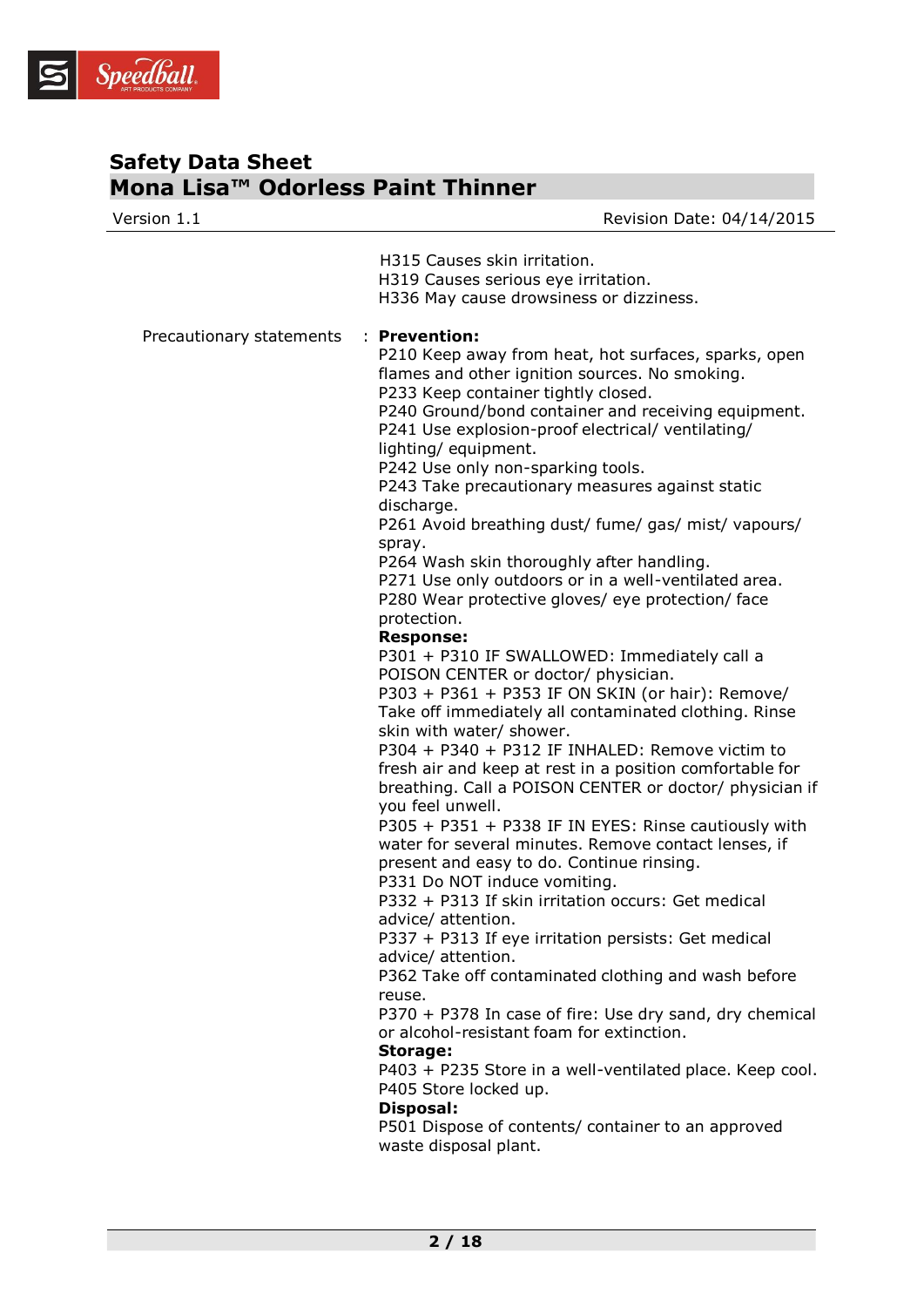

| Version 1.1                     | Revision Date: 04/14/2015                                                                                                                                     |
|---------------------------------|---------------------------------------------------------------------------------------------------------------------------------------------------------------|
| <b>Potential Health Effects</b> |                                                                                                                                                               |
| <b>Carcinogenicity:</b>         |                                                                                                                                                               |
| <b>IARC</b>                     | No component of this product present at levels greater<br>than or equal to 0.1% is identified as probable, possible<br>or confirmed human carcinogen by IARC. |
| <b>ACGIH</b>                    | No component of this product present at levels greater<br>than or equal to 0.1% is identified as a carcinogen or<br>potential carcinogen by ACGIH.            |
| <b>OSHA</b>                     | No component of this product present at levels greater<br>than or equal to 0.1% is identified as a carcinogen or<br>potential carcinogen by OSHA.             |
| <b>NTP</b>                      | No component of this product present at levels greater<br>than or equal to 0.1% is identified as a known or antici-<br>pated carcinogen by NTP.               |

## **Emergency Overview**

| <b>DANGER</b> |                   |
|---------------|-------------------|
| Appearance    | liquid            |
| Colour        | clear, colourless |
| Odour         | hydrocarbon-like  |

## **SECTION 3. COMPOSITION/INFORMATION ON INGREDIENTS**

Substance / Mixture : Mixture

## **Hazardous components**

| CAS-No.    | Chemical Name                       | Concentration (%) |
|------------|-------------------------------------|-------------------|
| 64741-65-7 | Naphtha (petroleum), heavy alkylate | $0 - 100$         |
| 64742-48-9 | Naph (pet), hydrotrtd hvy           | $0 - 100$         |

**Special Notes:** : Functionally equivalent petroleum streams may be found in this preparation at varying concentrations.

## **SECTION 4. FIRST AID MEASURES**

- 
- General advice : Show this safety data sheet to the doctor in attendance.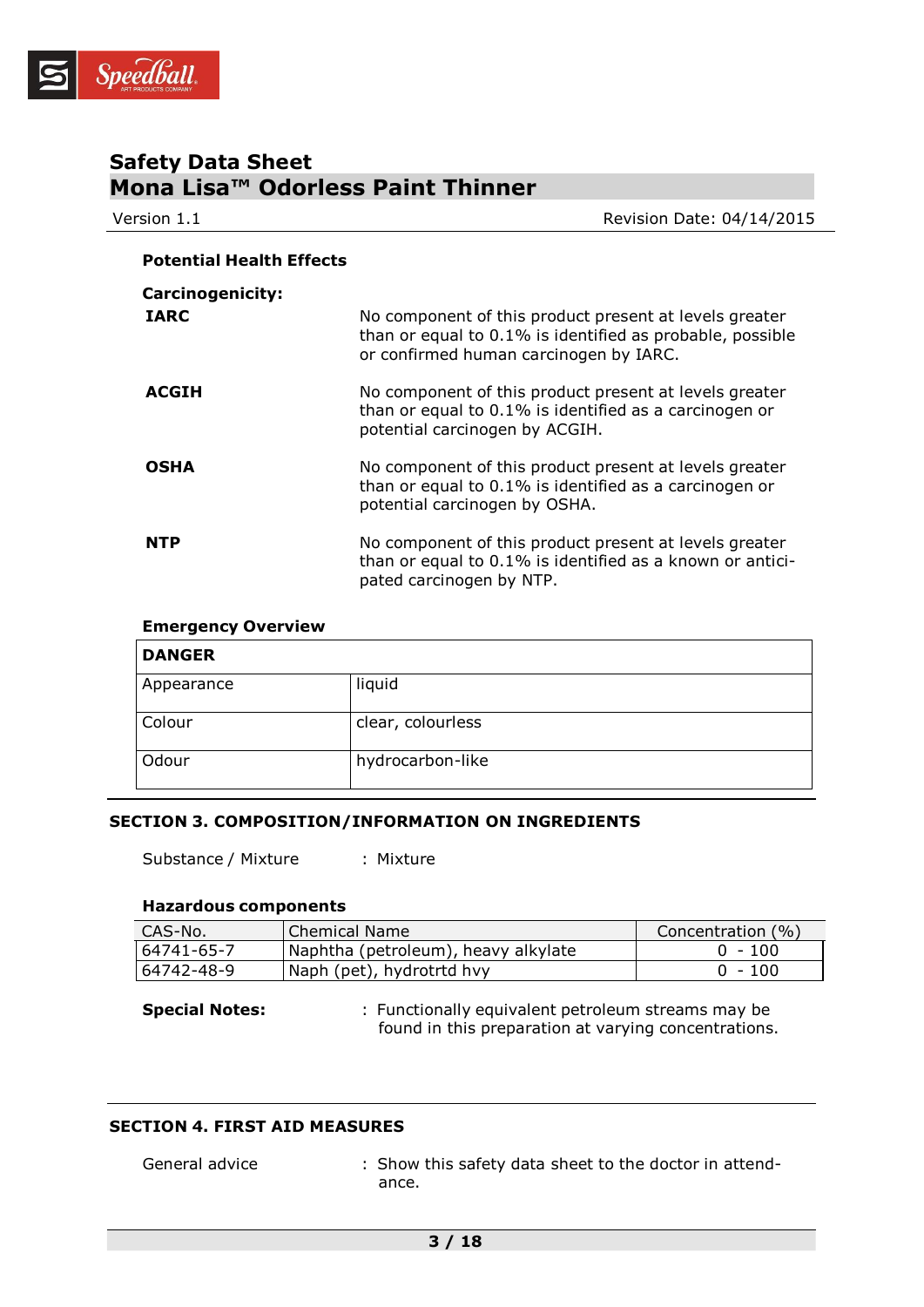

| Version 1.1             | Revision Date: 04/14/2015                                                                                                                                                                                   |
|-------------------------|-------------------------------------------------------------------------------------------------------------------------------------------------------------------------------------------------------------|
|                         | Symptoms of poisoning may appear several hours<br>later.<br>Move out of dangerous area.<br>Do not leave the victim unattended.                                                                              |
| If inhaled              | : Consult a physician after significant exposure.<br>If unconscious place in recovery position and seek<br>medical advice.                                                                                  |
| In case of skin contact | : If skin irritation persists, call a physician.<br>If on skin, rinse well with water.<br>If on clothes, remove clothes.                                                                                    |
| In case of eye contact  | : Flush eyes with water as a precaution.<br>Protect unharmed eye.<br>Keep eye wide open while rinsing.<br>If eye irritation persists, consult a specialist.                                                 |
| If swallowed            | : Keep respiratory tract clear.<br>Do NOT induce vomiting.<br>Never give anything by mouth to an unconscious per-<br>son.<br>Take victim immediately to hospital.<br>If symptoms persist, call a physician. |

## **SECTION 5. FIREFIGHTING MEASURES**

| Suitable extinguishing<br>media         | : Alcohol-resistant foam<br>Carbon dioxide (CO2)<br>Dry chemical                                                                                                                                                             |
|-----------------------------------------|------------------------------------------------------------------------------------------------------------------------------------------------------------------------------------------------------------------------------|
| Unsuitable extinguishing<br>media       | : High volume water jet                                                                                                                                                                                                      |
| Specific hazards during<br>firefighting | : Do not allow run-off from fire fighting to enter drains<br>or water courses.                                                                                                                                               |
| Hazardous combustion<br>products        | : Carbon dioxide (CO2)<br>Carbon monoxide<br>Unburned hydrocarbons                                                                                                                                                           |
| Specific extinguishing<br>methods       | : Use a water spray to cool fully closed containers.                                                                                                                                                                         |
| Further information                     | : Collect contaminated fire extinguishing water sepa-<br>rately. This must not be discharged into drains.<br>Fire residues and contaminated fire extinguishing wa-<br>ter must be disposed of in accordance with local regu- |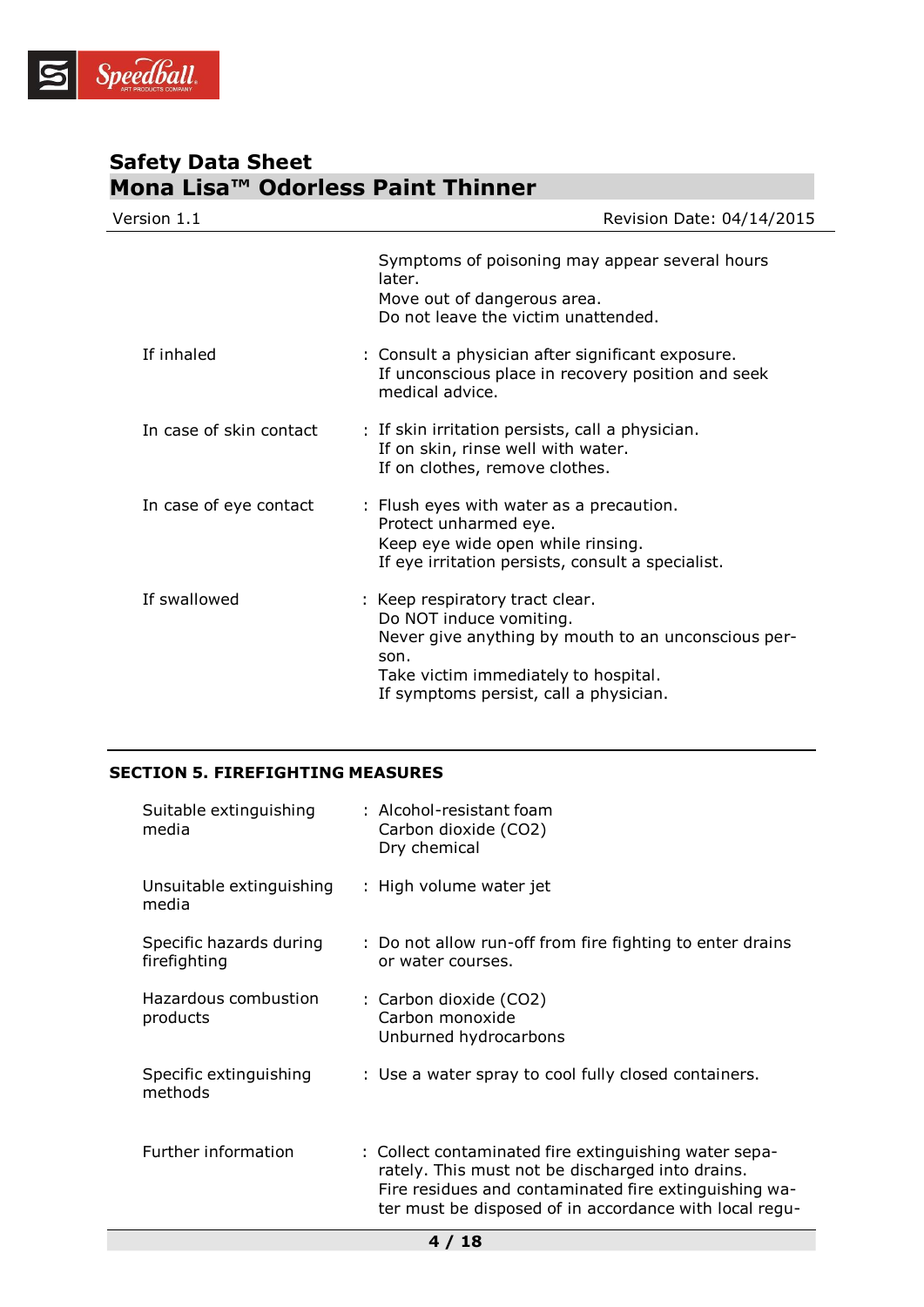

| Version 1.1                                        | Revision Date: 04/14/2015                                                                                   |
|----------------------------------------------------|-------------------------------------------------------------------------------------------------------------|
|                                                    | lations.<br>For safety reasons in case of fire, cans should be<br>stored separately in closed containments. |
| Special protective equip-<br>ment for firefighters | : Wear self-contained breathing apparatus for fire-<br>fighting if necessary.                               |

**NFPA Flammable and Combustible Liquids Classification**:

Combustible Liquid Class II

## **SECTION 6. ACCIDENTAL RELEASE MEASURES**

| Personal precautions,<br>protective equipment and<br>emergency procedures | : Use personal protective equipment.<br>Ensure adequate ventilation.<br>Remove all sources of ignition.<br>Evacuate personnel to safe areas.<br>Beware of vapours accumulating to form explosive<br>concentrations. Vapours can accumulate in low areas. |
|---------------------------------------------------------------------------|----------------------------------------------------------------------------------------------------------------------------------------------------------------------------------------------------------------------------------------------------------|
| Environmental precau-<br>tions                                            | : Prevent product from entering drains.<br>Prevent further leakage or spillage if safe to do so.<br>If the product contaminates rivers and lakes or drains<br>inform respective authorities.                                                             |
| Methods and materials<br>for containment and<br>cleaning up               | : Contain spillage, and then collect with non-<br>combustible absorbent material, (e.g. sand, earth,<br>diatomaceous earth, vermiculite) and place in con-<br>tainer for disposal according to local / national regula-<br>tions (see section 13).       |

## **SECTION 7. HANDLING AND STORAGE**

| Advice on safe handling | : Avoid formation of aerosol.<br>Do not breathe vapours/dust.<br>Avoid exposure - obtain special instructions before<br>use.<br>Avoid contact with skin and eyes.<br>For personal protection see section 8.<br>Smoking, eating and drinking should be prohibited in<br>the application area.<br>Take precautionary measures against static discharg-<br>es.<br>Provide sufficient air exchange and/or exhaust in work<br>rooms.<br>Open drum carefully as content may be under pres-<br>sure.<br>Dispose of rinse water in accordance with local and |
|-------------------------|------------------------------------------------------------------------------------------------------------------------------------------------------------------------------------------------------------------------------------------------------------------------------------------------------------------------------------------------------------------------------------------------------------------------------------------------------------------------------------------------------------------------------------------------------|
|                         |                                                                                                                                                                                                                                                                                                                                                                                                                                                                                                                                                      |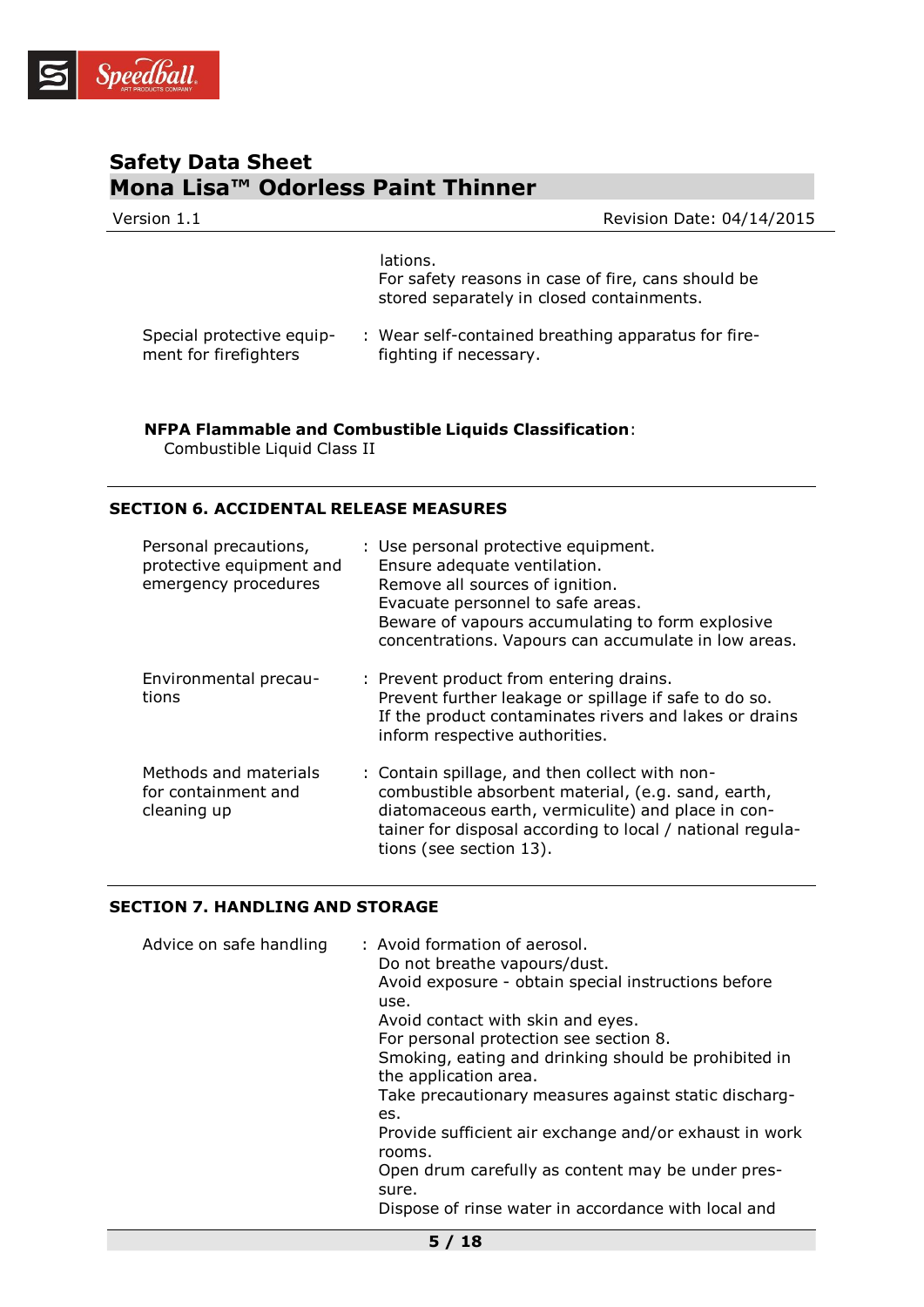

| Version 1.1                      | Revision Date: 04/14/2015                                                                                                                                                                                                                                                                                                          |
|----------------------------------|------------------------------------------------------------------------------------------------------------------------------------------------------------------------------------------------------------------------------------------------------------------------------------------------------------------------------------|
|                                  | national regulations.                                                                                                                                                                                                                                                                                                              |
| Conditions for safe stor-<br>age | : No smoking.<br>Keep container tightly closed in a dry and well-<br>ventilated place.<br>Containers which are opened must be carefully re-<br>sealed and kept upright to prevent leakage.<br>Observe label precautions.<br>Electrical installations / working materials must com-<br>ply with the technological safety standards. |

## **SECTION 8. EXPOSURE CONTROLS/PERSONAL PROTECTION**

| CAS-No.    | Components                             | Value type<br>(Form of<br>exposure) | Control parame-<br>ters / Permissi-<br>ble concentra-<br>tion | <b>Basis</b> |
|------------|----------------------------------------|-------------------------------------|---------------------------------------------------------------|--------------|
| 64741-65-7 | Naphtha (petroleum),<br>heavy alkylate | <b>TWA</b>                          | 500 ppm<br>$2,000$ mg/m3                                      | OSHA Z-1     |
|            |                                        | <b>TWA</b>                          | 400 ppm<br>$1,600$ mg/m3                                      | OSHA PO      |
| 64742-48-9 | Naph (pet), hydrotrtd hvy              | <b>TWA</b>                          | 500 ppm<br>$2,000 \,\mathrm{mg/m}$                            | OSHA Z-1     |
|            |                                        | <b>TWA</b>                          | 400 ppm<br>$1,600$ mg/m3                                      | OSHA PO      |

## **Components with workplace control parameters**

## **Personal protective equipment**

| Respiratory protection   | : In the case of vapour formation use a respirator with<br>an approved filter.<br>No personal respiratory protective equipment normally<br>required. |
|--------------------------|------------------------------------------------------------------------------------------------------------------------------------------------------|
| Hand protection          |                                                                                                                                                      |
| <b>Remarks</b>           | : The suitability for a specific workplace should be dis-<br>cussed with the producers of the protective gloves.                                     |
| Eye protection           | : Eye wash bottle with pure water<br>Tightly fitting safety goggles<br>Wear face-shield and protective suit for abnormal pro-<br>cessing problems.   |
| Skin and body protection | : impervious clothing<br>Choose body protection according to the amount and<br>concentration of the dangerous substance at the work<br>place.        |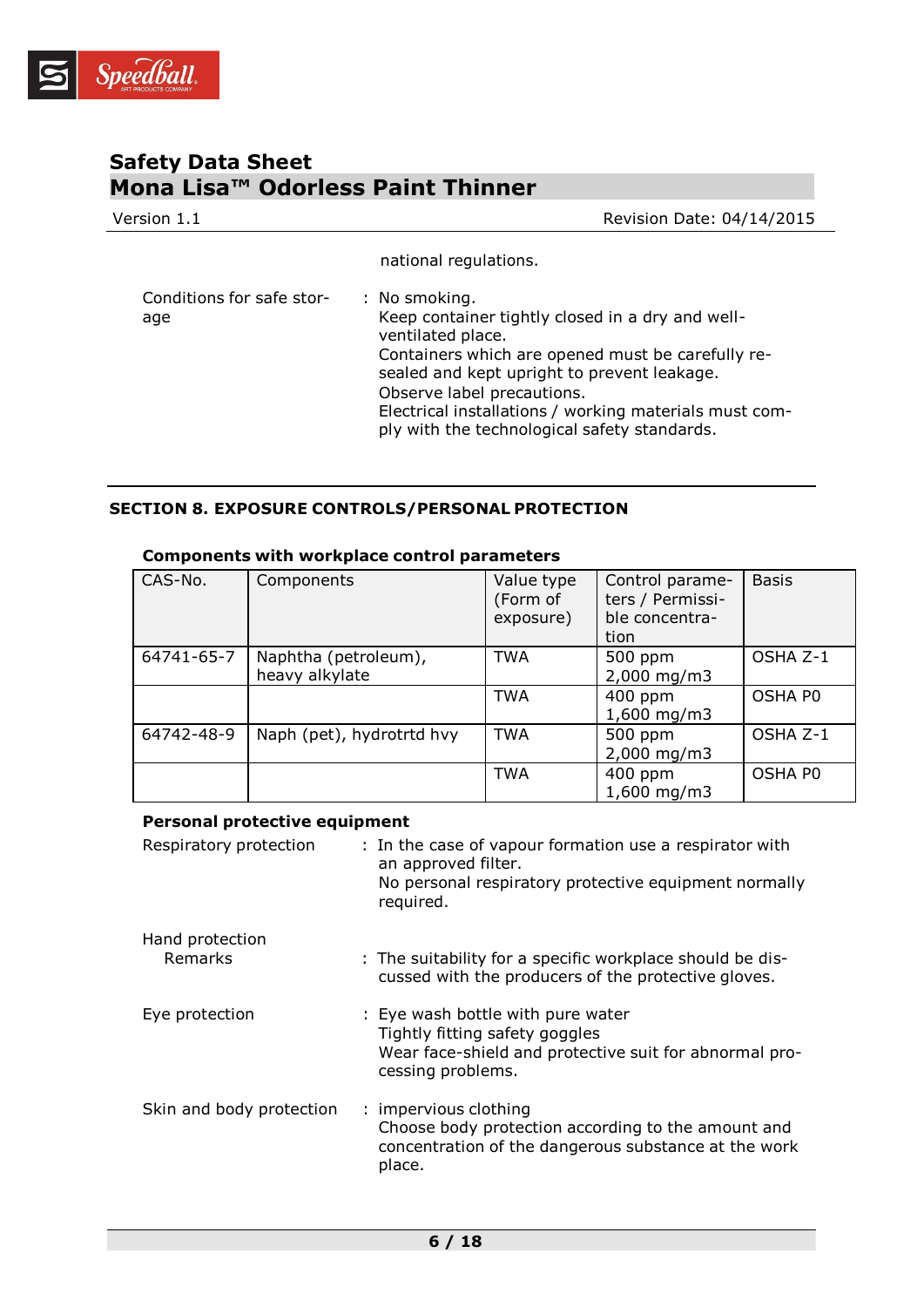

| Version 1.1      | <b>Revision Date: 04/14/2015</b>                              |
|------------------|---------------------------------------------------------------|
| Hygiene measures | : When using do not eat or drink.<br>When using do not smoke. |

Wash hands before breaks and at the end of workday.

## **SECTION 9. PHYSICAL AND CHEMICAL PROPERTIES**

| Appearance                                            | : liquid                                                                               |
|-------------------------------------------------------|----------------------------------------------------------------------------------------|
| Colour                                                | : clear, colourless                                                                    |
| Odour                                                 | : hydrocarbon-like                                                                     |
| <b>Odour Threshold</b>                                | : No data available                                                                    |
| pH                                                    | : not applicable                                                                       |
| Freezing Point (Melting<br>point/freezing point)      | : No data available                                                                    |
| <b>Boiling Point (Boiling</b><br>point/boiling range) | : $171 - 204$ °C (340 - 399 °F)                                                        |
| Flash point                                           | : $51 °C (124 °F)$                                                                     |
| Evaporation rate                                      | : 0.1<br>n-Butyl Acetate                                                               |
| Flammability (solid, gas)                             | : No data available                                                                    |
| Burning rate                                          | : No data available                                                                    |
| Upper explosion limit                                 | : $7.0 \%$ (V)                                                                         |
| Lower explosion limit                                 | $: 0.6 \%$ (V)                                                                         |
| Vapour pressure                                       | : 0.8 mmHg @ 20 °C (68 °F)                                                             |
| Relative vapour density                               | : $5.3(Air = 1.0)$                                                                     |
| Relative density                                      | : $0.758 - 0.770$ @ 15.6 - 20 °C (60.1 - 68 °F)<br>Reference substance: (water = $1$ ) |
| Density                                               | : 0.768 g/cm3 @ 20 °C (68 °F)                                                          |
| <b>Bulk density</b>                                   | : No data available                                                                    |
| Solubility(ies)                                       |                                                                                        |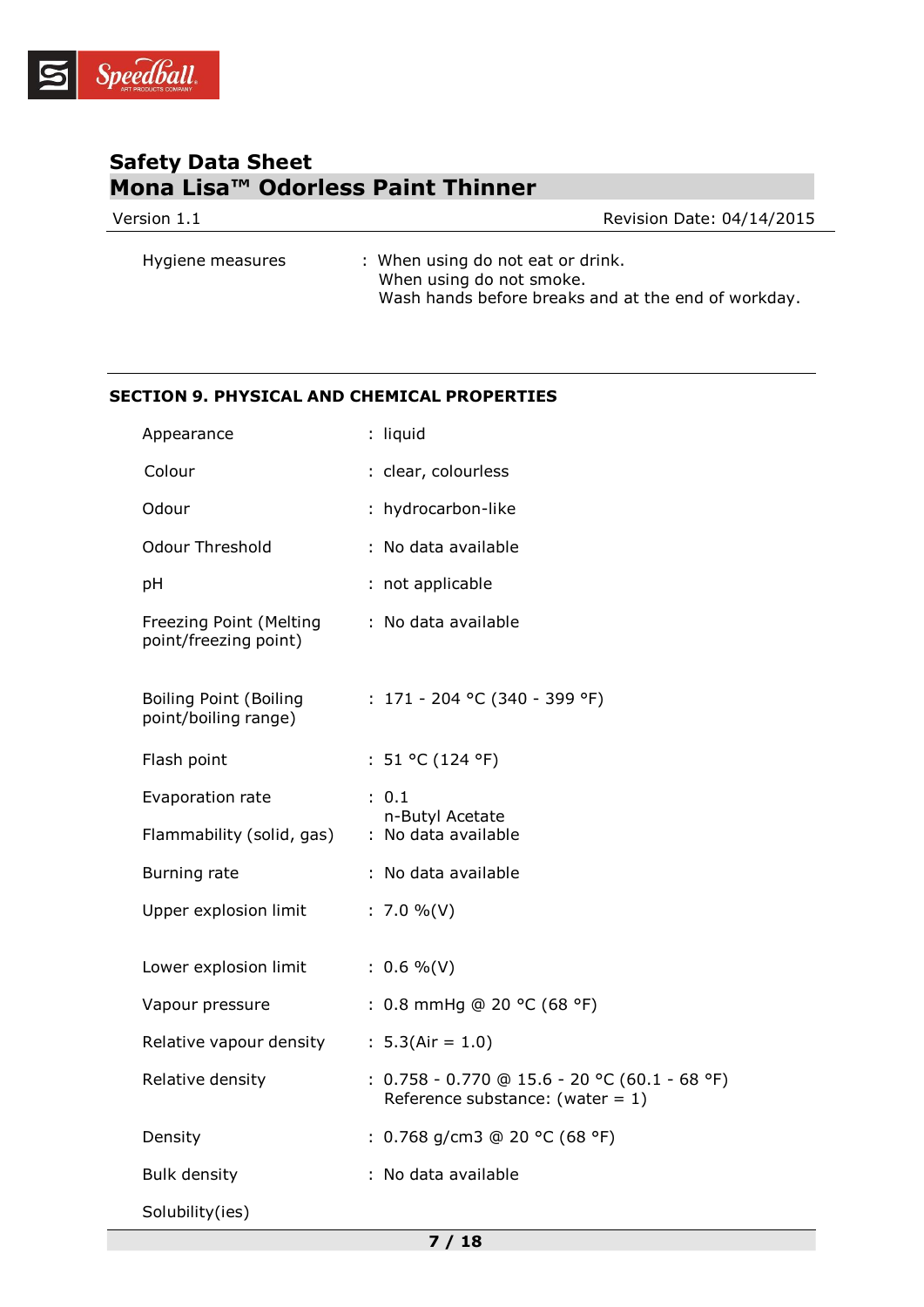

| Version 1.1                                |                         | Revision Date: 04/14/2015 |
|--------------------------------------------|-------------------------|---------------------------|
| Water solubility                           | $: 0.05$ g/l negligible |                           |
| Solubility in other sol-<br>vents          | : No data available     |                           |
| Partition coefficient: n-<br>octanol/water | : No data available     |                           |
| Auto-ignition temperature                  | : 260 °C                |                           |
| Thermal decomposition                      | : No data available     |                           |

## **SECTION 10. STABILITY AND REACTIVITY**

| Reactivity                            | : No dangerous reaction known under conditions of<br>normal use.          |
|---------------------------------------|---------------------------------------------------------------------------|
| Chemical stability                    | : Stable under normal conditions.                                         |
| Possibility of hazardous<br>reactions | : No hazards to be specially mentioned.                                   |
| Conditions to avoid                   | : Heat, flames and sparks.                                                |
| Incompatible materials                | : strong oxidizing agents                                                 |
| Hazardous decomposition<br>products   | : Carbon monoxide, carbon dioxide and unburned hy-<br>drocarbons (smoke). |

## **SECTION 11. TOXICOLOGICAL INFORMATION**

| <b>Acute toxicity</b>                             |                                                                                                          |
|---------------------------------------------------|----------------------------------------------------------------------------------------------------------|
| Components:<br>64741-65-7:<br>Acute oral toxicity | : LD50 (rat): $> 2,000$ mg/kg<br>Assessment: The substance or mixture has no acute                       |
|                                                   | oral toxicity                                                                                            |
| Acute inhalation toxicity                         | : Remarks: No data available                                                                             |
| Acute dermal toxicity                             | : LD50 (rabbit): $> 2,000$ mg/kg<br>Assessment: The substance or mixture has no acute<br>dermal toxicity |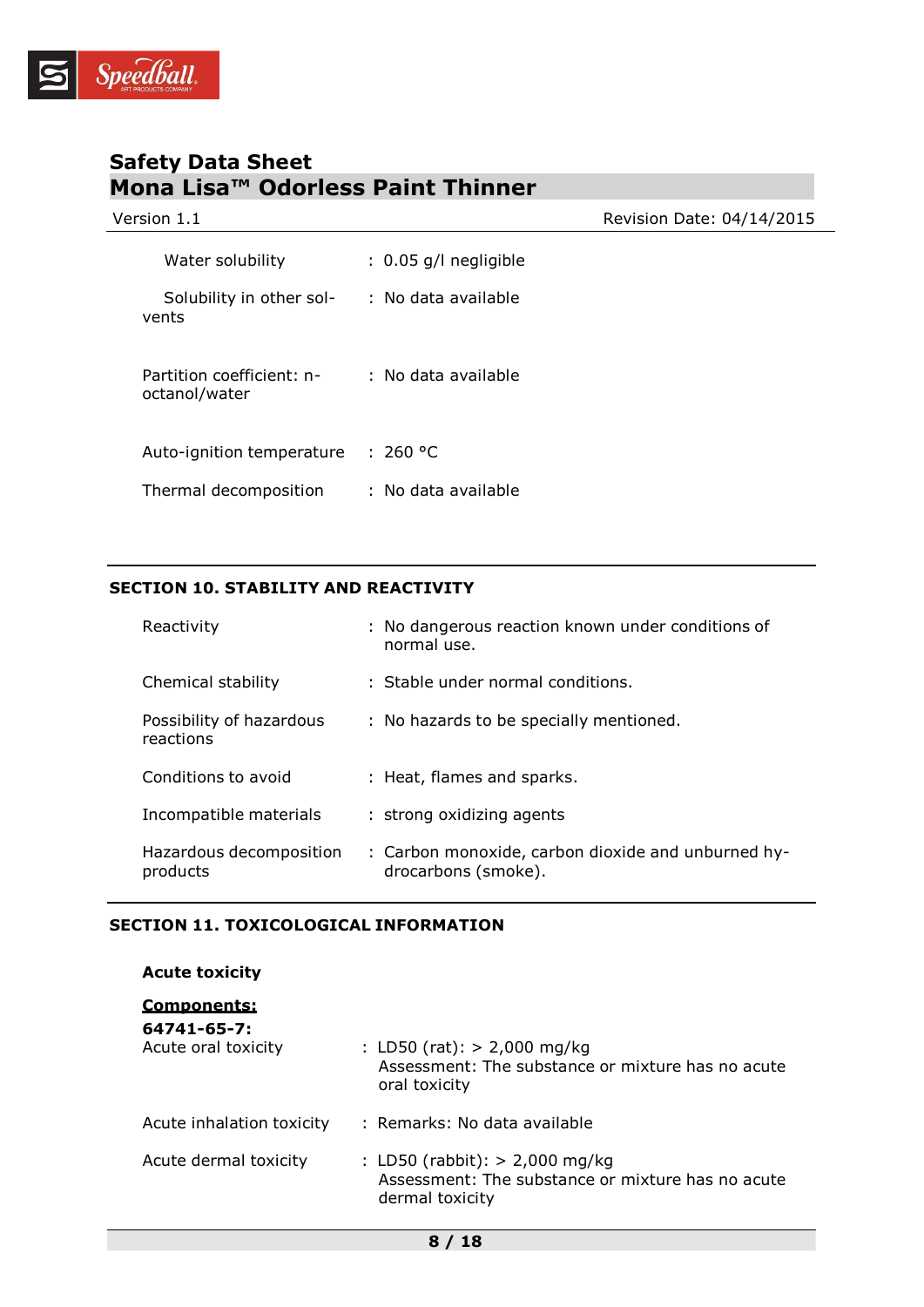

Version 1.1 Version 1.1

## **64742-48-9:**

| Acute oral toxicity       | : LD50 (rat): $> 5,000$ mg/kg                                                                              |
|---------------------------|------------------------------------------------------------------------------------------------------------|
| Acute inhalation toxicity | : $LC50$ (rat): $> 5610$<br>Assessment: The component/mixture is low toxic after<br>short term inhalation. |
| Acute dermal toxicity     | : LD50 (rabbit): $> 3,000$ mg/kg                                                                           |

## **Skin corrosion/irritation**

## **Product:**

Remarks: Irritating to skin.

## **Components:**

**64741-65-7:** Species: rabbit Result: Irritating to skin.

#### **64742-48-9:**

Species: rabbit Exposure time: 4 h Method: OECD Test Guideline 404 Result: Irritating to skin.

## **Serious eye damage/eye irritation**

#### **Product:**

Remarks: Irritating to eyes.

## **Components:**

**64741-65-7:** Species: rabbit Result: Mild eye irritation

## **64742-48-9:**

Species: rabbit Result: Irritating to eyes. Method: OECD Test Guideline 405

#### **Respiratory or skin sensitisation**

## **Components:**

**64741-65-7:** Remarks: No data available

**64742-48-9:**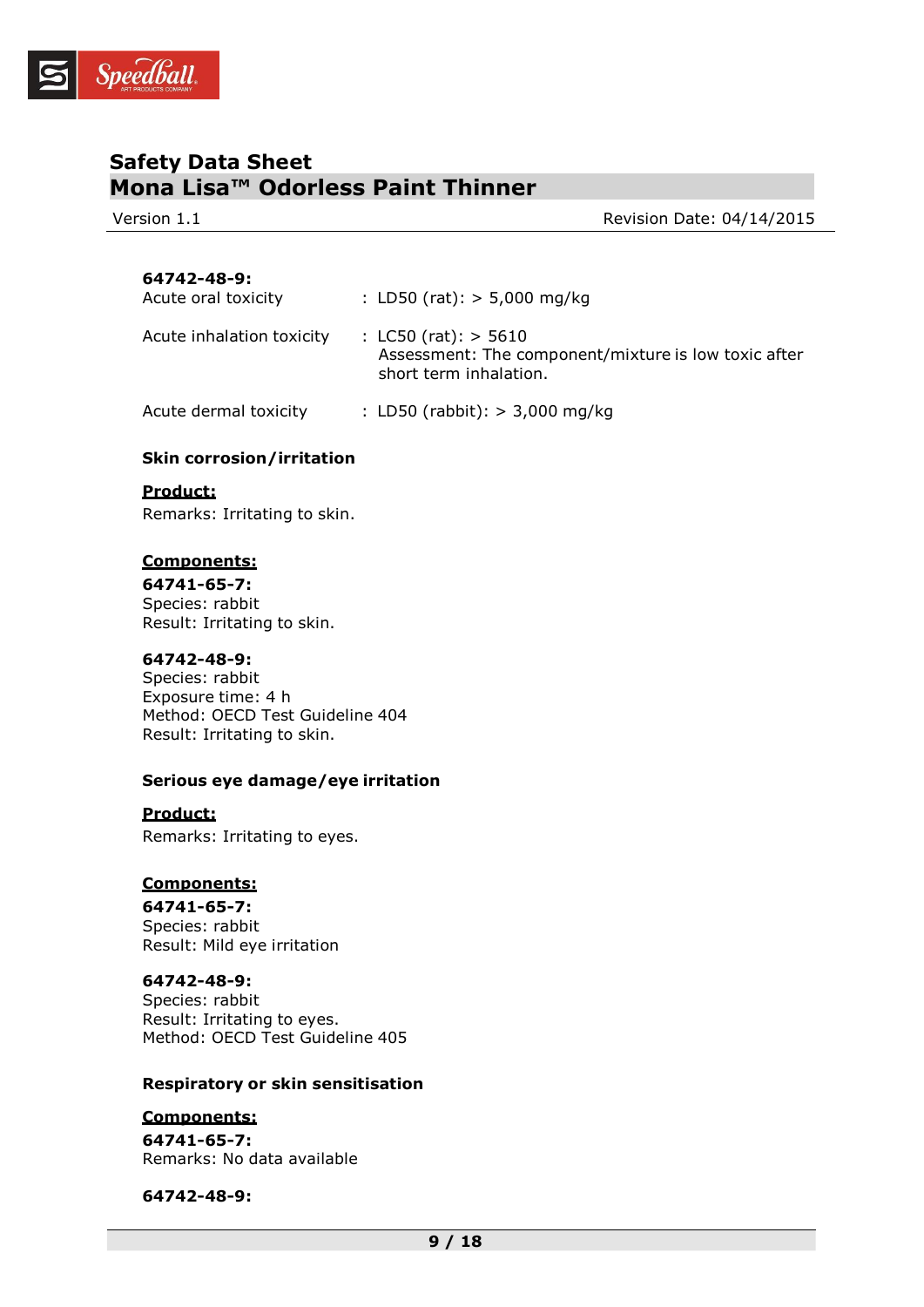

Version 1.1 **Network** 2015 **Review Additionally Revision Date: 04/14/2015** 

Test Type: Buehler Test Species: guinea pig Method: OECD Test Guideline 406 Result: Did not cause sensitisation on laboratory animals.

#### **Germ cell mutagenicity**

## **Components: 64741-65-7:** Germ cell mutagenicity-Assessment : Mutagenicity classification not possible from current data **64742-48-9:** Genotoxicity in vitro : Remarks: No data available Germ cell mutagenicity-Assessment : Mutagenicity classification not possible from current data **Carcinogenicity Components: 64741-65-7:**  Carcinogenicity - Assessment : Not classifiable as a human carcinogen. **64742-48-9:** Remarks: This information is not available. Carcinogenicity - Assessment : Not classifiable as a human carcinogen. **Reproductive toxicity Components: 64741-65-7:**  Reproductive toxicity - Assessment : Fertility classification not possible from current data. Embryotoxicity classification not possible from current data. **64742-48-9:** Effects on fertility : Test Type: Two-generation study Species: rat

## **10 / 18** Application Route: inhalation (vapour) General Toxicity - Parent: NOAEC: > 20,000 mg/m³ Method: OECD Test Guideline 416 Effects on foetal development : Test Type: Embryo-foetal development Species: rat Application Route: inhalation (vapour)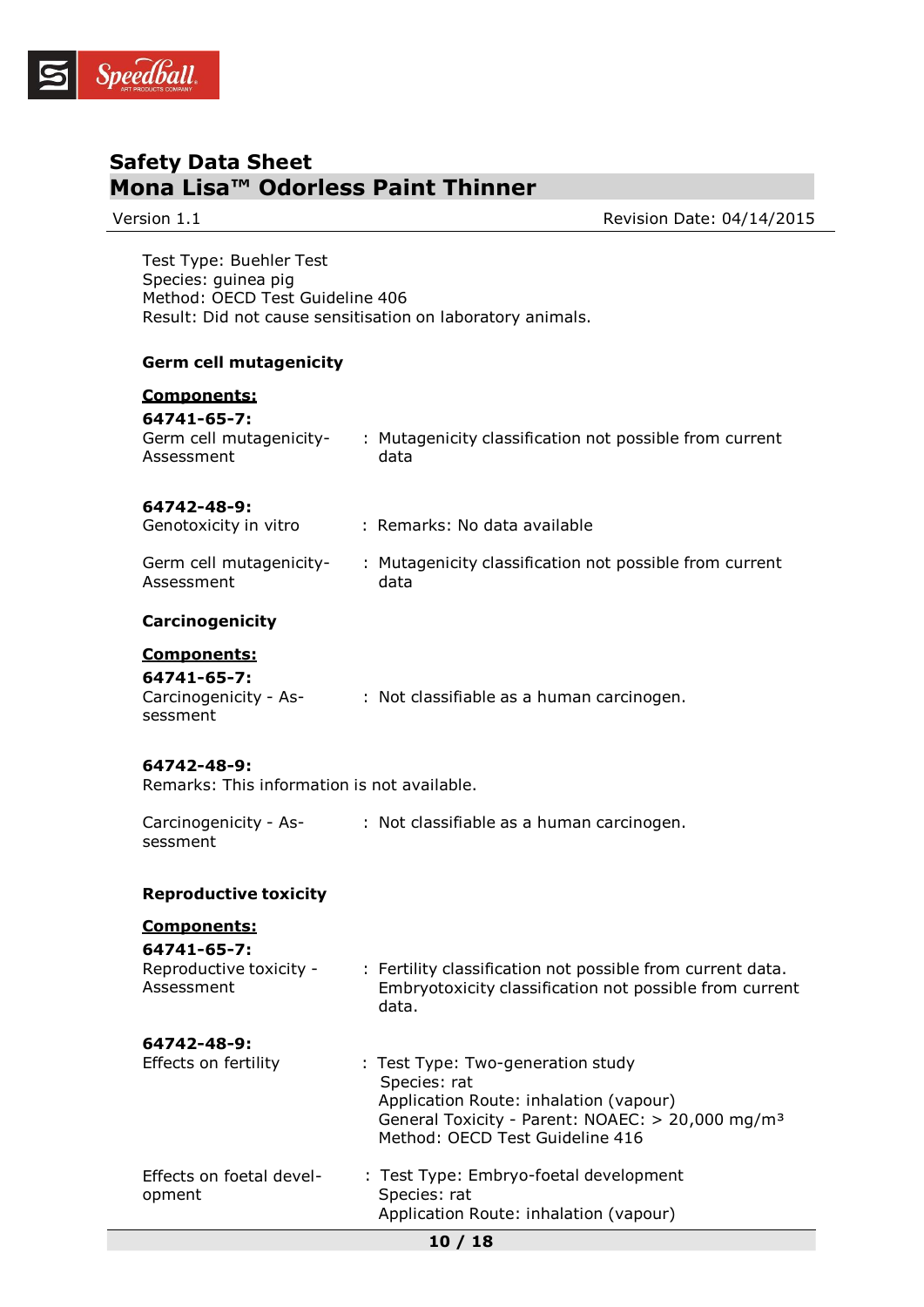

| Version 1.1                           | Revision Date: 04/14/2015                                                                                                                                             |
|---------------------------------------|-----------------------------------------------------------------------------------------------------------------------------------------------------------------------|
|                                       | Duration of Single Treatment: 20 d<br>Frequency of Treatment: 6 hr/day<br>Embryo-foetal toxicity.: NOAEL: 23,900 mg/m <sup>3</sup><br>Method: OECD Test Guideline 414 |
| Reproductive toxicity -<br>Assessment | : Fertility classification not possible from current data.<br>Embryotoxicity classification not possible from current<br>data.                                        |

## **STOT - single exposure**

## **Product:**

| <b>Exposure routes:</b> | <b>Target Organs:</b> | <b>Assessment:</b> | <b>Remarks:</b> |
|-------------------------|-----------------------|--------------------|-----------------|
| Inhalation              | Central nervous       | May cause drowsi-  |                 |
|                         | system                | ness or dizziness. |                 |

#### **Components:** 64741-65-7:

| <b>Exposure routes:</b> | <b>Target Organs:</b>     | <b>Assessment:</b>                                                                                                                                                                             | <b>Remarks:</b> |
|-------------------------|---------------------------|------------------------------------------------------------------------------------------------------------------------------------------------------------------------------------------------|-----------------|
| Inhalation              | Central nervous<br>system | May cause drowsi-<br>ness or dizziness.,<br>The substance or<br>mixture is classified<br>as specific target<br>organ toxicant, sin-<br>gle exposure, cate-<br>gory 3 with narcotic<br>effects. |                 |

#### 64742-48-9:

| <b>Exposure routes:</b> | <b>Target Organs:</b>     | <b>Assessment:</b>                                                                                                                                                                             | <b>Remarks:</b> |
|-------------------------|---------------------------|------------------------------------------------------------------------------------------------------------------------------------------------------------------------------------------------|-----------------|
| Inhalation              | Central nervous<br>system | May cause drowsi-<br>ness or dizziness.,<br>The substance or<br>mixture is classified<br>as specific target<br>organ toxicant, sin-<br>gle exposure, cate-<br>gory 3 with narcotic<br>effects. |                 |

## **STOT - repeated exposure**

**Product:**No data available

## **Components:**

**64741-65-7:**No data available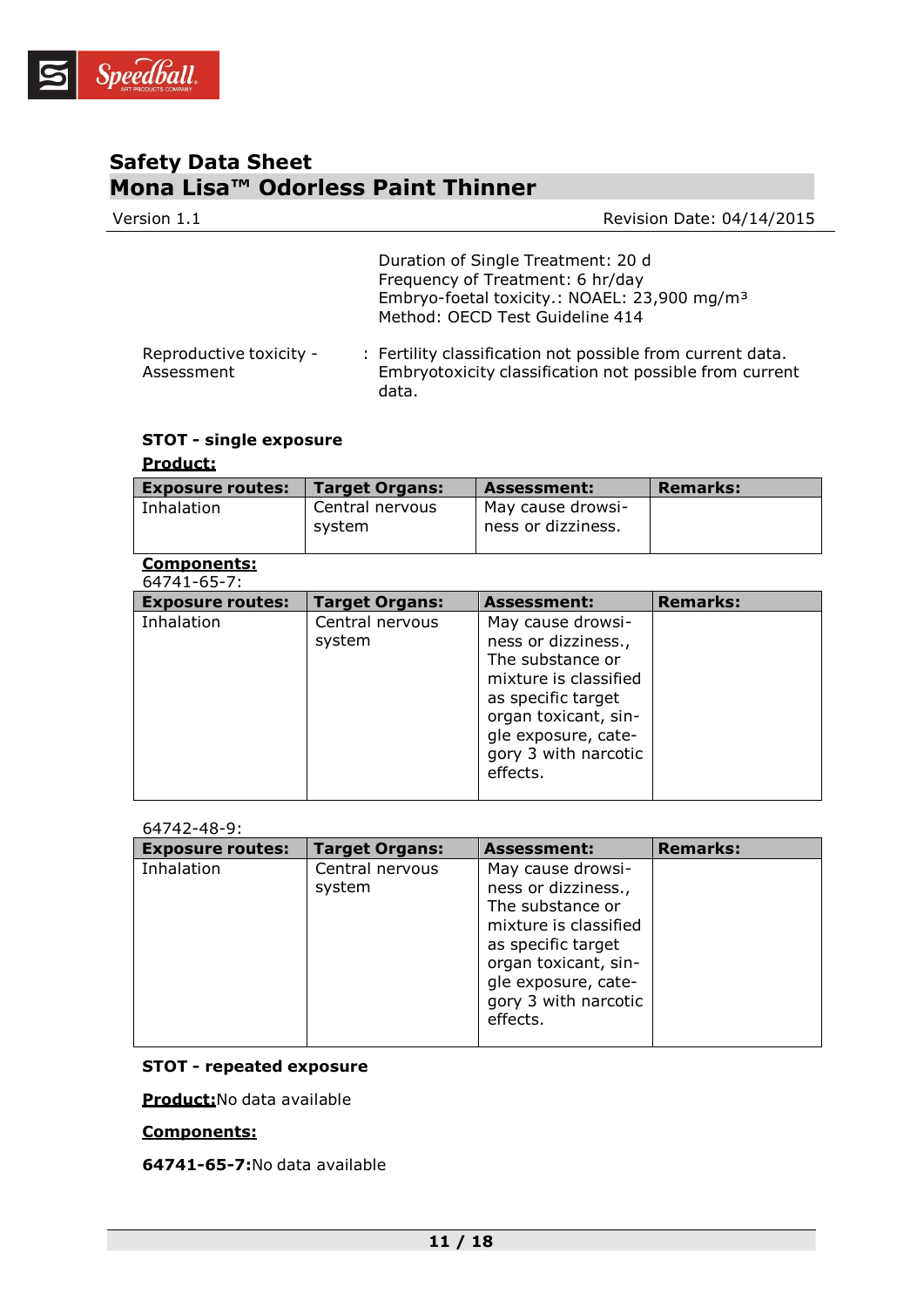

Version 1.1 Version 1.1

#### **64742-48-9:**No data available

#### **Aspiration toxicity**

## **Product:**

May be fatal if swallowed and enters airways.

## **Components:**

**64741-65-7:** May be fatal if swallowed and enters airways.

## **64742-48-9:**

May be fatal if swallowed and enters airways.

## **Further information**

## **Product:**

Remarks: Symptoms of overexposure may be headache, dizziness, tiredness, nausea and vomiting., Concentrations substantially above the TLV value may cause narcotic effects., Solvents may degrease the skin.

## **SECTION 12. ECOLOGICAL INFORMATION**

## **Ecotoxicity**

| Components:<br>64741-65-7:                                  |                                                                                                                                                |
|-------------------------------------------------------------|------------------------------------------------------------------------------------------------------------------------------------------------|
| Toxicity to fish                                            | : Remarks: No data available                                                                                                                   |
| Toxicity to daphnia and<br>other aquatic inverte-<br>brates | : Remarks: No data available                                                                                                                   |
| Toxicity to algae                                           | : Remarks: No data available                                                                                                                   |
| Ecotoxicology Assessment<br>Acute aquatic toxicity          | : Toxic to aquatic life.                                                                                                                       |
| Chronic aquatic toxicity                                    | : Toxic to aquatic life with long lasting effects.                                                                                             |
| 64742-48-9:<br>Toxicity to fish                             | : LL50 (Oncorhynchus mykiss (rainbow trout)): 10 mg/l<br>Exposure time: 96 h<br>Test Type: semi-static test<br>Method: OECD Test Guideline 203 |
|                                                             |                                                                                                                                                |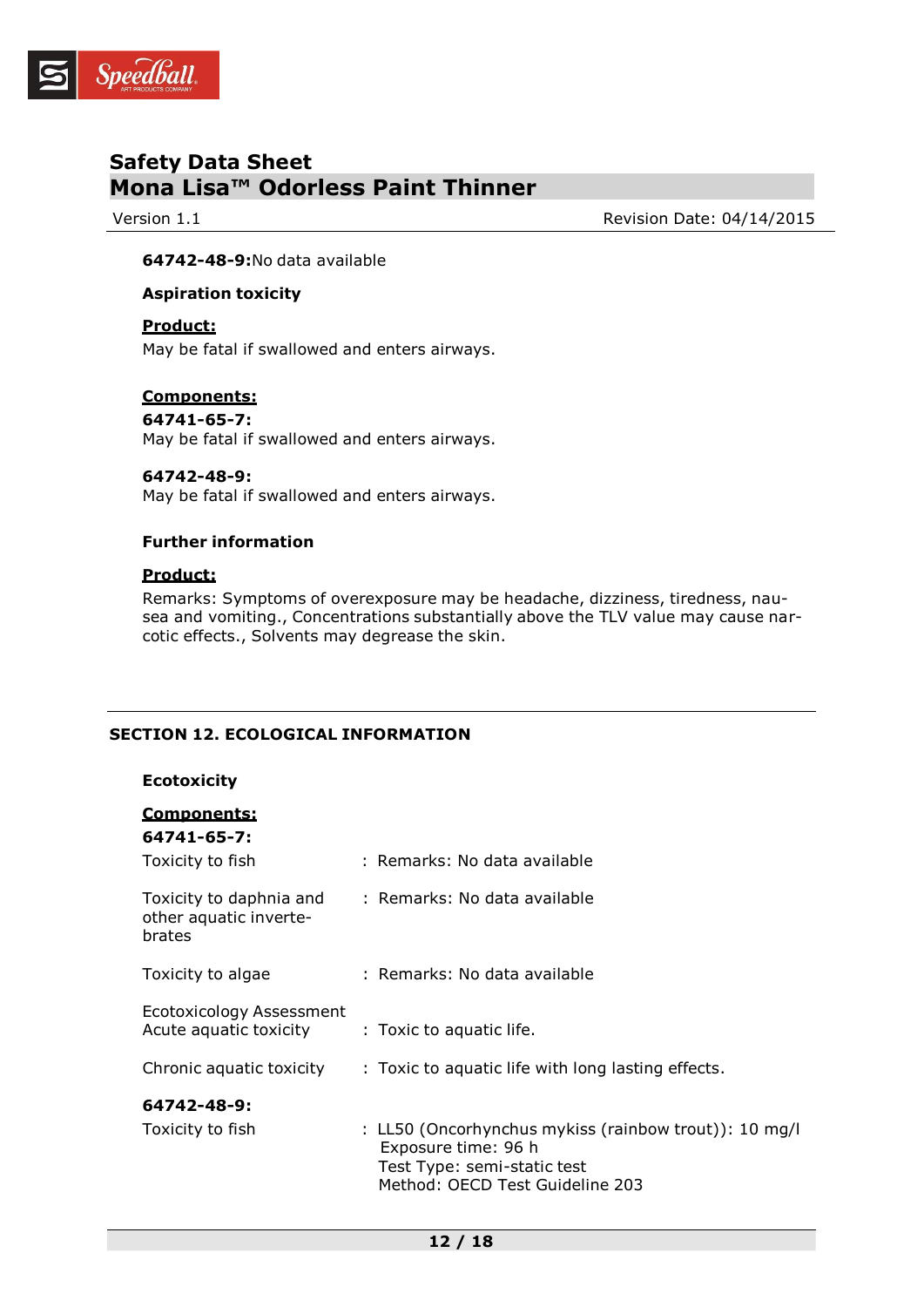

| Version 1.1                                                              |                                                                                                                                                                                                                                                                                                              | Revision Date: 04/14/2015 |
|--------------------------------------------------------------------------|--------------------------------------------------------------------------------------------------------------------------------------------------------------------------------------------------------------------------------------------------------------------------------------------------------------|---------------------------|
|                                                                          |                                                                                                                                                                                                                                                                                                              |                           |
| Toxicity to daphnia and<br>other aquatic inverte-<br>brates              | : EL50 (Daphnia magna (Water flea)): 4.5 mg/l<br>Exposure time: 48 h<br>Test Type: static test<br>Method: OECD Test Guideline 202                                                                                                                                                                            |                           |
| Toxicity to algae                                                        | : EL50 (Pseudokirchneriella subcapitata (Selenastrum<br>capricornutum)): 3.1 mg/l<br>End point: Growth rate<br>Exposure time: 72 h<br>Test Type: static test<br>Method: OECD Test Guideline 201                                                                                                              |                           |
| Ecotoxicology Assessment<br>Acute aquatic toxicity                       | : Toxic to aquatic life.                                                                                                                                                                                                                                                                                     |                           |
| Chronic aquatic toxicity                                                 | : Toxic to aquatic life with long lasting effects.                                                                                                                                                                                                                                                           |                           |
| <b>Persistence and degradability</b>                                     |                                                                                                                                                                                                                                                                                                              |                           |
| <b>Bioaccumulative potential</b>                                         |                                                                                                                                                                                                                                                                                                              |                           |
| Components:<br>64741-65-7:<br>Partition coefficient: n-<br>octanol/water | : log Pow: 3.3 - 5.3                                                                                                                                                                                                                                                                                         |                           |
| <b>Mobility in soil</b><br>No data available                             |                                                                                                                                                                                                                                                                                                              |                           |
| Other adverse effects<br>No data available                               |                                                                                                                                                                                                                                                                                                              |                           |
| Product:                                                                 |                                                                                                                                                                                                                                                                                                              |                           |
| Regulation<br>Remarks                                                    | 40 CFR Protection of Environment; Part 82 Protection<br>of Stratospheric Ozone - CAA Section 602 Class I Sub-<br>stances<br>This product neither contains, nor was manufactured<br>with a Class I or Class II ODS as defined by the U.S.<br>Clean Air Act Section 602 (40 CFR 82, Subpt. A, App.A<br>$+$ B). |                           |
| Additional ecological in-<br>formation                                   | : An environmental hazard cannot be excluded in the<br>event of unprofessional handling or disposal., Toxic to<br>aquatic life with long lasting effects.                                                                                                                                                    |                           |

## **SECTION 13. DISPOSAL CONSIDERATIONS**

## **Disposal methods**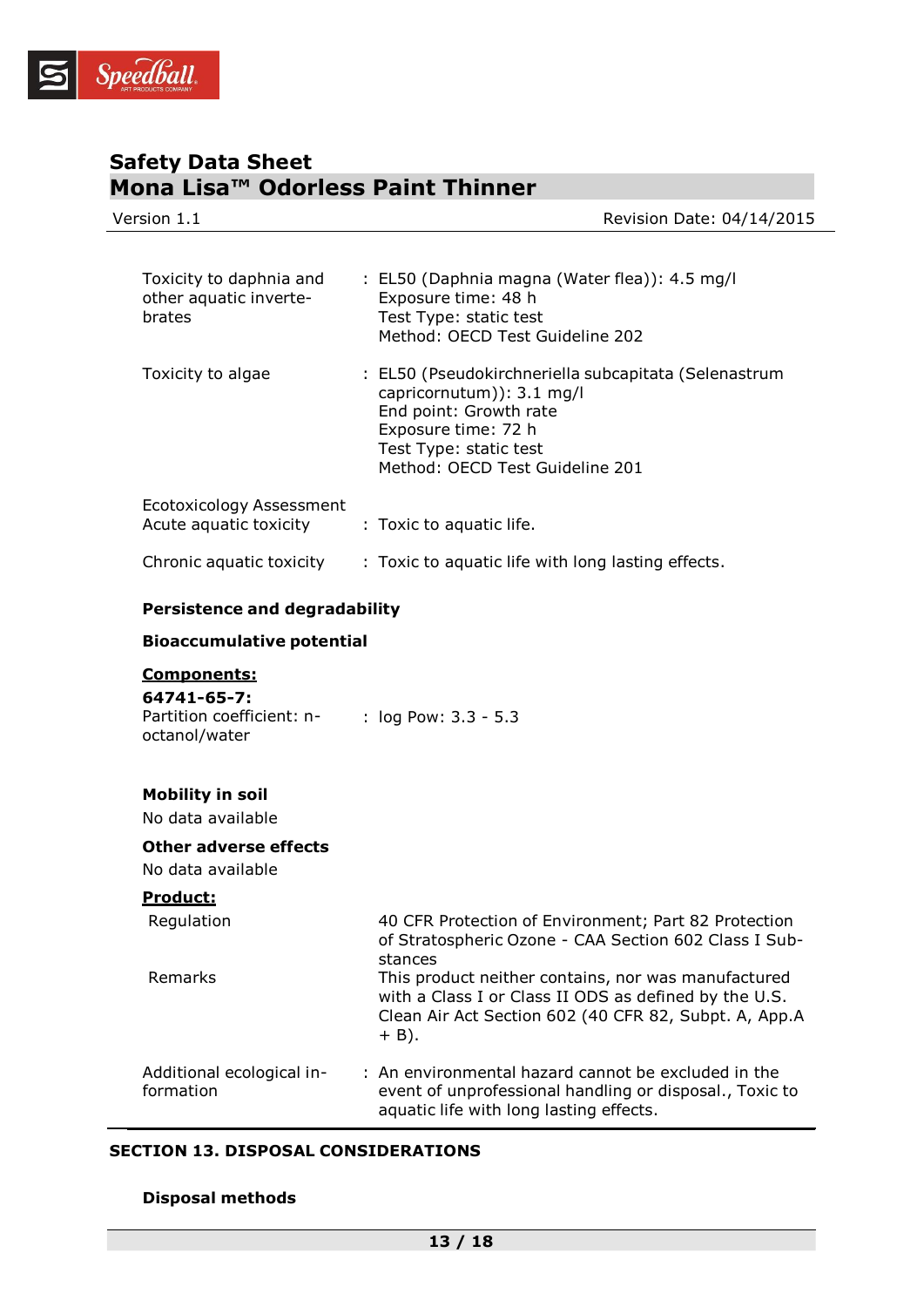

| Version 1.1            | Revision Date: 04/14/2015                                                                                                                                                                                                                                                       |  |
|------------------------|---------------------------------------------------------------------------------------------------------------------------------------------------------------------------------------------------------------------------------------------------------------------------------|--|
| Waste from residues    | : Dispose of in accordance with all applicable local,<br>state and federal regulations.<br>For assistance with your waste management needs -<br>including disposal, recycling and waste stream reduc-<br>tion, contact NEXEO's Environmental Services Group<br>at 800-637-7922. |  |
| Contaminated packaging | : Empty remaining contents.<br>Dispose of as unused product.<br>Do not re-use empty containers.<br>Do not burn, or use a cutting torch on, the empty<br>drum.                                                                                                                   |  |

## **SECTION 14. TRANSPORT INFORMATION**

**IATA (International Air Transport Association)**: UN1268, PETROLEUM DISTILLATES, N.O.S., 3, III, Flash Point:51 °C(124 °F)

**IMDG (International Maritime Dangerous Goods):** UN1268, PETROLEUM DISTILLATES, N.O.S., 3, III

**DOT (Department of Transportation)**: UN1268, PETROLEUM DISTILLATES, N.O.S., CBL, III

| <b>Special Notes:</b> | : The flash point for this material is greater than 100 F |
|-----------------------|-----------------------------------------------------------|
|                       | (38 C). Therefore, in accordance with 49 CFR              |
|                       | 173.150(f) non-bulk containers (<450L or $\lt119$ gal-    |
|                       | lon capacity) of this material may be shipped as non-     |
|                       | regulated when transported solely by land, as long as     |
|                       | the material is not a hazardous waste, a marine pollu-    |
|                       | tant, or specifically listed as a hazardous substance.    |

## **SECTION 15. REGULATORY INFORMATION**

| <b>OSHA Hazards</b>         | : Combustible Liquid, Moderate skin irritant, Aspiration<br>hazard, Moderate eye irritant                                           |
|-----------------------------|-------------------------------------------------------------------------------------------------------------------------------------|
| <b>WHMIS Classification</b> | : B3: Combustible Liquid<br>D2A: Very Toxic Material Causing Other Toxic Effects<br>D2B: Toxic Material Causing Other Toxic Effects |

#### **EPCRA - Emergency Planning and Community Right-to-Know Act**

## **CERCLA Reportable Quantity**

This material does not contain any components with a CERCLA RQ.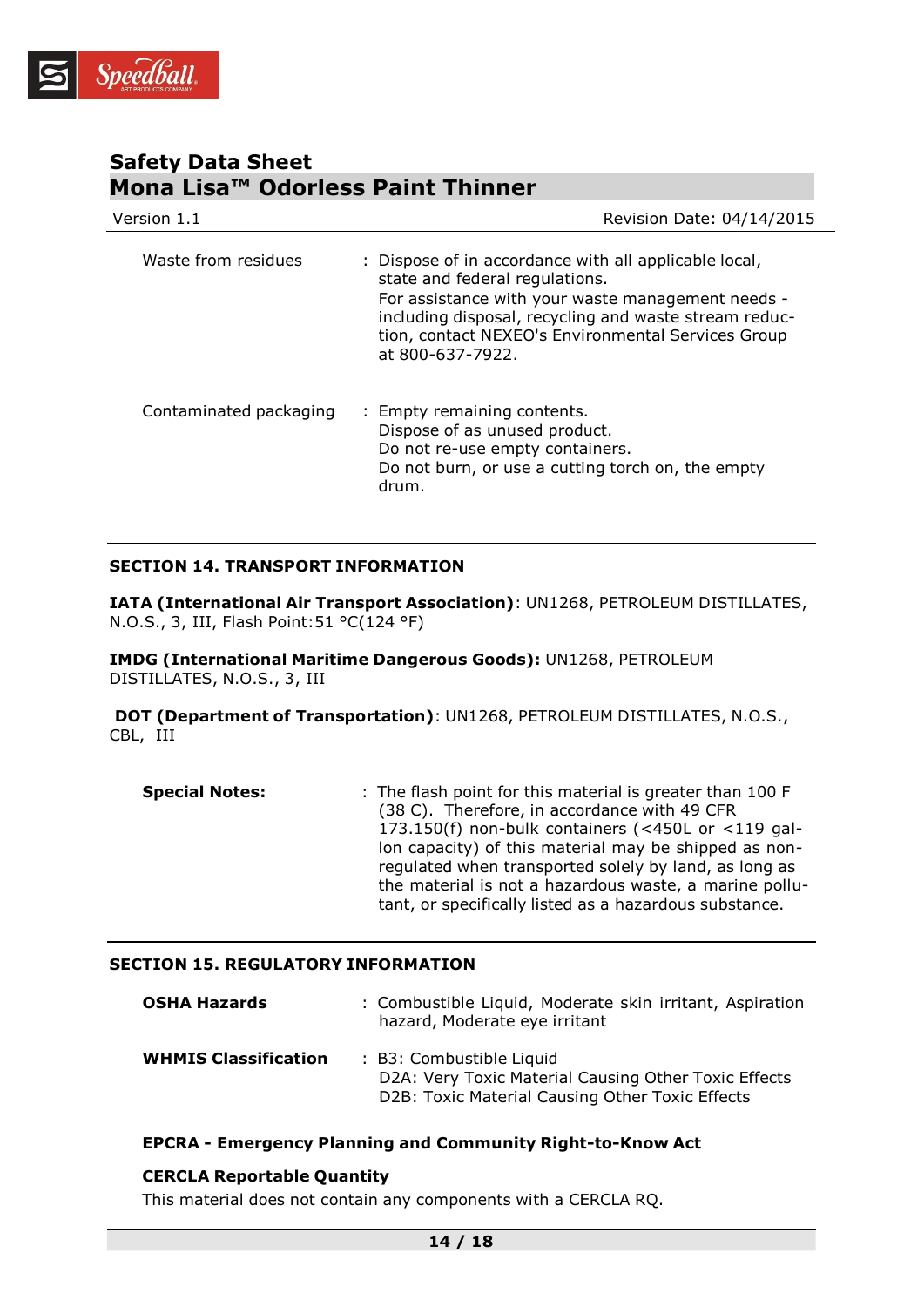

Version 1.1 **Network** 2015 **Review Additionally Revision Date: 04/14/2015** 

## **SARA 304 Extremely Hazardous Substances Reportable Quantity**

This material does not contain any components with a section 304 EHS RQ.

| <b>SARA 311/312</b><br><b>Hazards</b> | : Fire Hazard<br>Acute Health Hazard<br>Chronic Health Hazard                                                                                                                                              |
|---------------------------------------|------------------------------------------------------------------------------------------------------------------------------------------------------------------------------------------------------------|
| <b>SARA 302</b>                       | : SARA 302: No chemicals in this material are subject<br>to the reporting requirements of SARA Title III,<br>Section 302.                                                                                  |
| <b>SARA 313</b>                       | : SARA 313: This material does not contain any chemi-<br>cal components with known CAS numbers that exceed<br>the threshold (De Minimis) reporting levels estab-<br>lished by SARA Title III, Section 313. |

## **Clean Air Act**

This product does not contain any hazardous air pollutants (HAP), as defined by the U.S. Clean Air Act Section 12 (40 CFR 61).

This product does not contain any chemicals listed under the U.S. Clean Air Act Section 112(r) for Accidental Release Prevention (40 CFR 68.130, Subpart F). This product does not contain any chemicals listed under the U.S. Clean Air Act Section 111 SOCMI Intermediate or Final VOC's (40 CFR 60.489).

#### **Clean Water Act**

This product does not contain any Hazardous Substances listed under the U.S. CleanWater Act, Section 311, Table 116.4A.

This product does not contain any Hazardous Chemicals listed under the U.S. Clean-Water Act, Section 311, Table 117.3.

This product does not contain any toxic pollutants listed under the U.S. Clean Water Act Section 307

#### **US State Regulations**

| <b>Massachusetts Right To Know</b> |                                                                                                                                                |              |
|------------------------------------|------------------------------------------------------------------------------------------------------------------------------------------------|--------------|
|                                    | No components are subject to the Massachusetts<br>Right to Know Act.                                                                           |              |
| Pennsylvania Right To Know         |                                                                                                                                                |              |
| 64741-65-7                         | Naphtha (petroleum), heavy alkylate                                                                                                            | $0 - 100 %$  |
| 64742-48-9                         | Naph (pet), hydrotrtd hvy                                                                                                                      | $0 - 100 \%$ |
| <b>New Jersey Right To Know</b>    |                                                                                                                                                |              |
| 64741-65-7                         | Naphtha (petroleum), heavy alkylate                                                                                                            | $0 - 100 %$  |
| 64742-48-9                         | Naph (pet), hydrotrtd hvy                                                                                                                      | $0 - 100 \%$ |
| <b>California Prop 65</b>          | This product does not contain any chemicals known to<br>State of California to cause cancer, birth defects, or<br>any other reproductive harm. |              |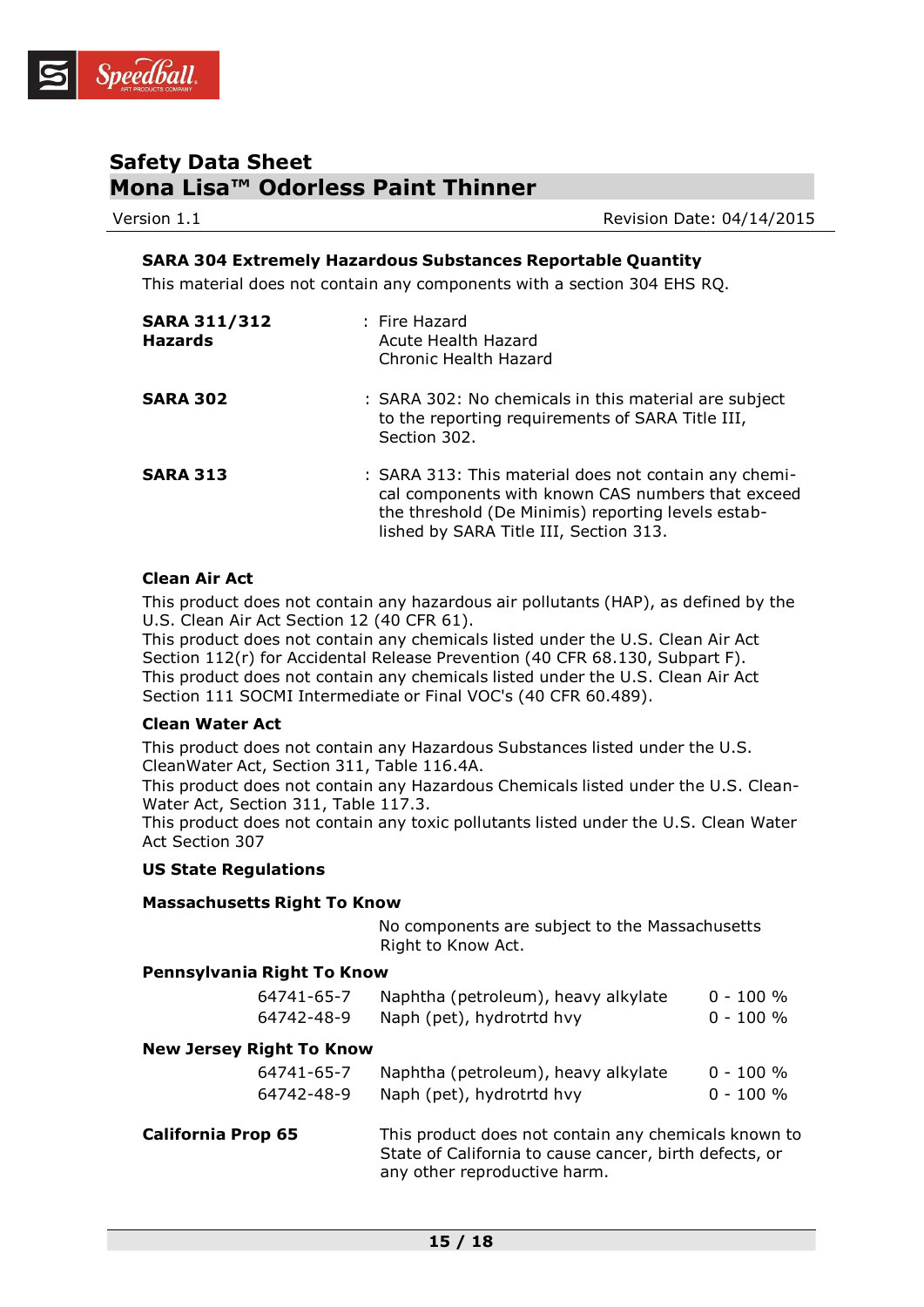

Version 1.1 Version 1.1

| The components of this product are reported in the following inventories:           |   |                                                                                                      |  |
|-------------------------------------------------------------------------------------|---|------------------------------------------------------------------------------------------------------|--|
| Switzerland. New notified substances and declared<br>preparations                   |   | y (positive listing)<br>(The formulation<br>contains substances<br>listed on the Swiss<br>Inventory) |  |
| <b>United States TSCA Inventory</b>                                                 | ÷ | y (positive listing)<br>(On TSCA Invento-<br>ry)                                                     |  |
| <b>Canadian Domestic Substances List (DSL)</b>                                      | ÷ | y (positive listing)<br>(All components of<br>this product are on<br>the Canadian DSL.)              |  |
| <b>Australia Inventory of Chemical Substances (AICS)</b>                            | ÷ | y (positive listing)<br>(On the inventory,<br>or in compliance<br>with the inventory)                |  |
| Japan. ENCS - Existing and New Chemical<br><b>Substances Inventory</b>              | ÷ | n (Negative listing)<br>(Not in compliance<br>with the inventory)                                    |  |
| Japan. ISHL - Inventory of Chemical Substances<br>(METI)                            | ÷ | n (Negative listing)<br>(Not in compliance<br>with the inventory)                                    |  |
| Korea. Korean Existing Chemicals Inventory (KECI)                                   | ÷ | y (positive listing)<br>(On the inventory,<br>or in compliance<br>with the inventory)                |  |
| <b>Philippines Inventory of Chemicals and Chemical</b><br><b>Substances (PICCS)</b> | ÷ | y (positive listing)<br>(On the inventory,<br>or in compliance<br>with the inventory)                |  |
| <b>China. Inventory of Existing Chemical Substances in</b><br>China (IECSC)         | ÷ | y (positive listing)<br>(On the inventory,<br>or in compliance<br>with the inventory)                |  |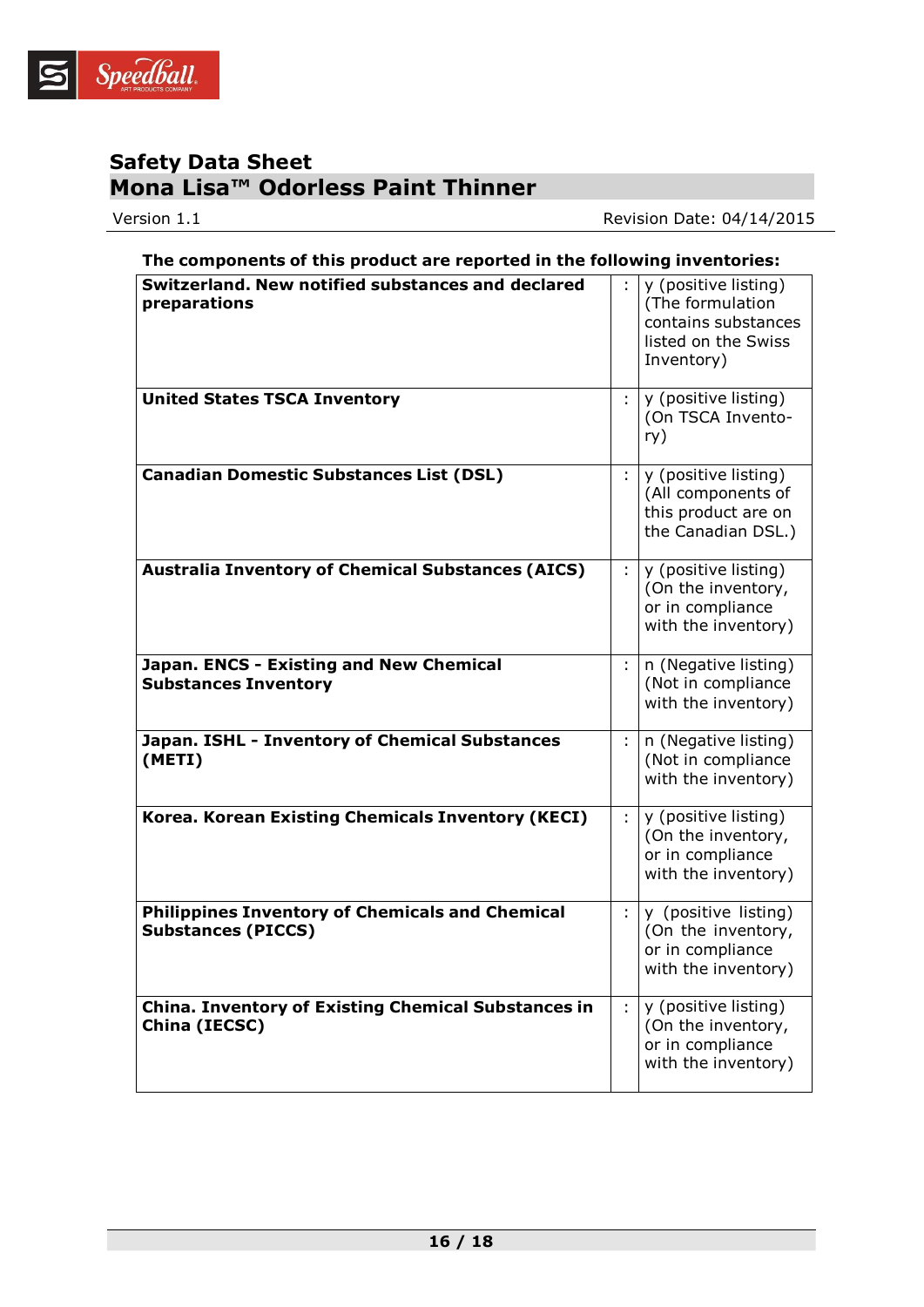

Version 1.1 **Network** Revision Date: 04/14/2015

## **SECTION 16. OTHER INFORMATION**

#### **Further information**



The information accumulated is based on the data of which we are aware and is believed to be correct as of the date hereof. Since this information may be applied under conditions beyond our control and with which we may be unfamiliar and since data made become available subsequently to the date hereof, we do not assume any responsibility for the results of its use. Recipients are advised to confirm in advance of need that the information is current, applicable, and suitable to their circumstances. This MSDS has been prepared by NEXEO™ Solutions EHS Product Safety Department (1-855-429-2661) [MSDS@nexeosolutions.com.](mailto:MSDS@nexeosolutions.com)

#### **Material number:**

16056566, 16056565, 16056564, 16056563, 16056562

|              | Key or legend to abbreviations and acronyms used in the safety data sheet |              |                                                        |  |  |
|--------------|---------------------------------------------------------------------------|--------------|--------------------------------------------------------|--|--|
| <b>ACGIH</b> | American Conference of Gov-<br>ernment Industrial Hygienists              | LD50         | Lethal Dose 50%                                        |  |  |
| <b>AICS</b>  | Australia, Inventory of Chem-<br>ical Substances                          | <b>LOAEL</b> | Lowest Observed Adverse Effect<br>Level                |  |  |
| <b>DSL</b>   | Canada, Domestic Substanc-<br>es List                                     | <b>NFPA</b>  | National Fire Protection Agency                        |  |  |
| <b>NDSL</b>  | Canada, Non-Domestic Sub-<br>stances List                                 | <b>NIOSH</b> | National Institute for Occupational<br>Safety & Health |  |  |
| <b>CNS</b>   | Central Nervous System                                                    | <b>NTP</b>   | National Toxicology Program                            |  |  |
| <b>CAS</b>   | <b>Chemical Abstract Service</b>                                          | <b>NZIoC</b> | New Zealand Inventory of Chemicals                     |  |  |
| <b>EC50</b>  | <b>Effective Concentration</b>                                            | <b>NOAEL</b> | No Observable Adverse Effect Level                     |  |  |
| <b>EC50</b>  | <b>Effective Concentration 50%</b>                                        | <b>NOEC</b>  | No Observed Effect Concentration                       |  |  |
| <b>EGEST</b> | <b>EOSCA Generic Exposure</b>                                             | <b>OSHA</b>  | Occupational Safety & Health Admin-                    |  |  |